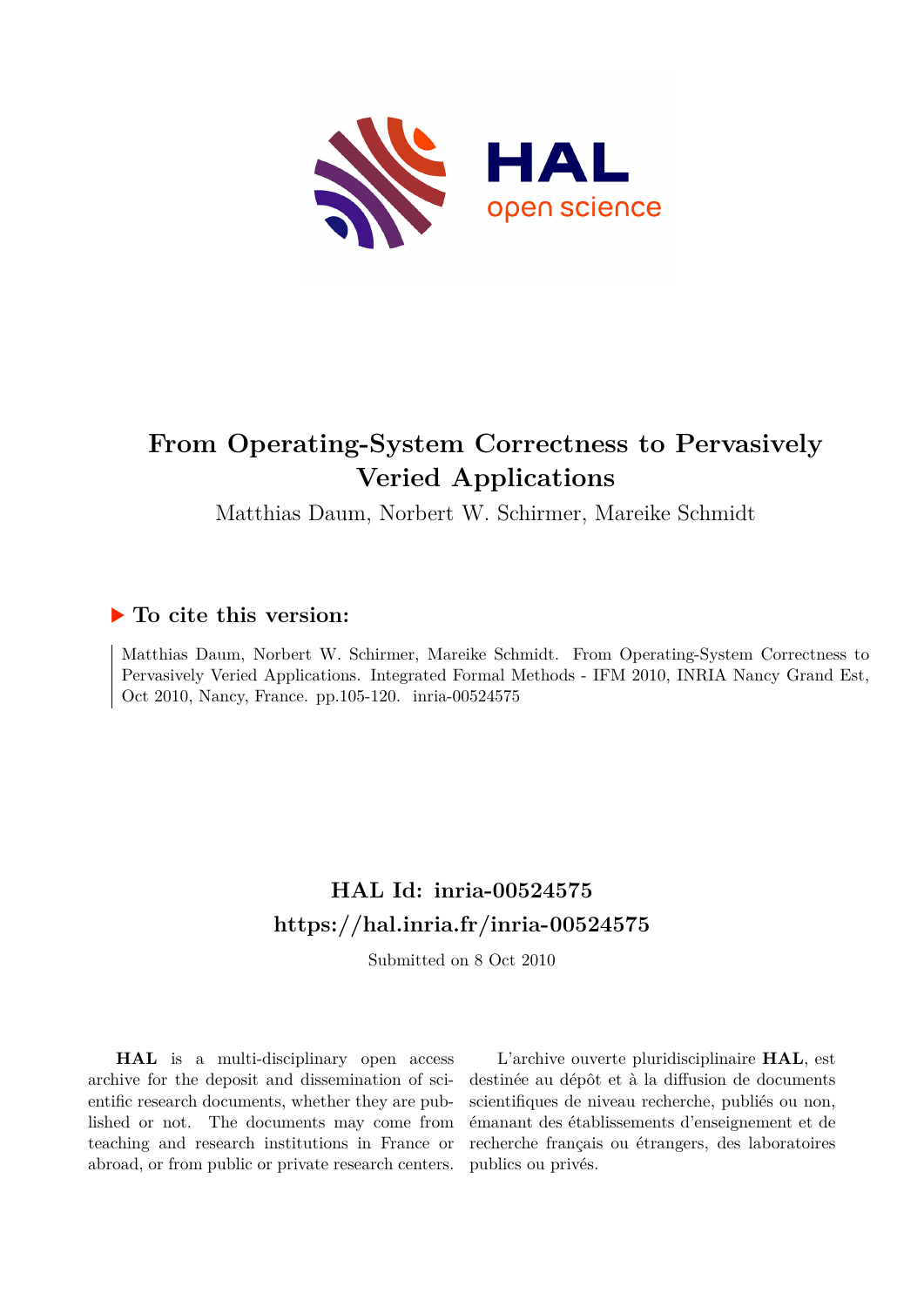## From Operating-System Correctness to Pervasively Verified Applications\*

Matthias  $\text{Daum}^1$ , Norbert W. Schirmer<sup>2</sup>, and Mareike Schmidt<sup>1</sup>

<sup>1</sup> Computer Science Dept., Saarland University 66123 Saarbrücken, Germany {md11,mareike}@wjpserver.cs.uni-saarland.de <sup>2</sup> German Research Center for Artificial Intelligence (DFKI) 66041 Saarbrücken, Germany Norbert.Schirmer@dfki.de

Abstract. Though program verification is known and has been used for decades, the verification of a complete computer system still remains a grand challenge. Part of this challenge is the interaction of application programs with the operating system, which is usually entrusted with retrieving input data from and transferring output data to peripheral devices. In this scenario, the correct operation of the applications inherently relies on operating-system correctness. Based on the formal correctness of our real-time operating system Olos, this paper describes an approach to pervasively verify applications running on top of the operating system.

#### 1 Introduction

Various electronic devices are embedded in the modern car, and some are even in charge of safety-critical tasks like accelerator control. In the past years, a failing accelerator control has caused several fatal accidents [\[1\]](#page-16-0). Though the manufacturer has attributed these failures to a blocked gas pedal, a software problem has recently been suspected for the sudden, unintended acceleration of a car from the same manufacturer while driven by cruise control [\[2\]](#page-16-1). The mere rumor of such a software flaw is economically troublesome, not to mention the tragedy of possibly resulting fatal accidents.

There are different approaches to increase the reliability of software. A rigorous way to prevent flaws is the exclusion of systematic errors by verification. If the proofs are checked by a computer, we speak of formal verification. Certainly, this method should not be limited to a single system layer but span as many layers as possible. Pervasive verification means that the system layers are coupled by formal soundness and simulation theorems, such that any verification result, obtained on a suitable layer, can ultimately be transferred down to a correctness theorem on the lowest level. While program verification has been known

<sup>⋆</sup> Work partially funded by the German Federal Ministry of Education and Research (BMBF) in the framework of the Verisoft project under grant 01 IS C38.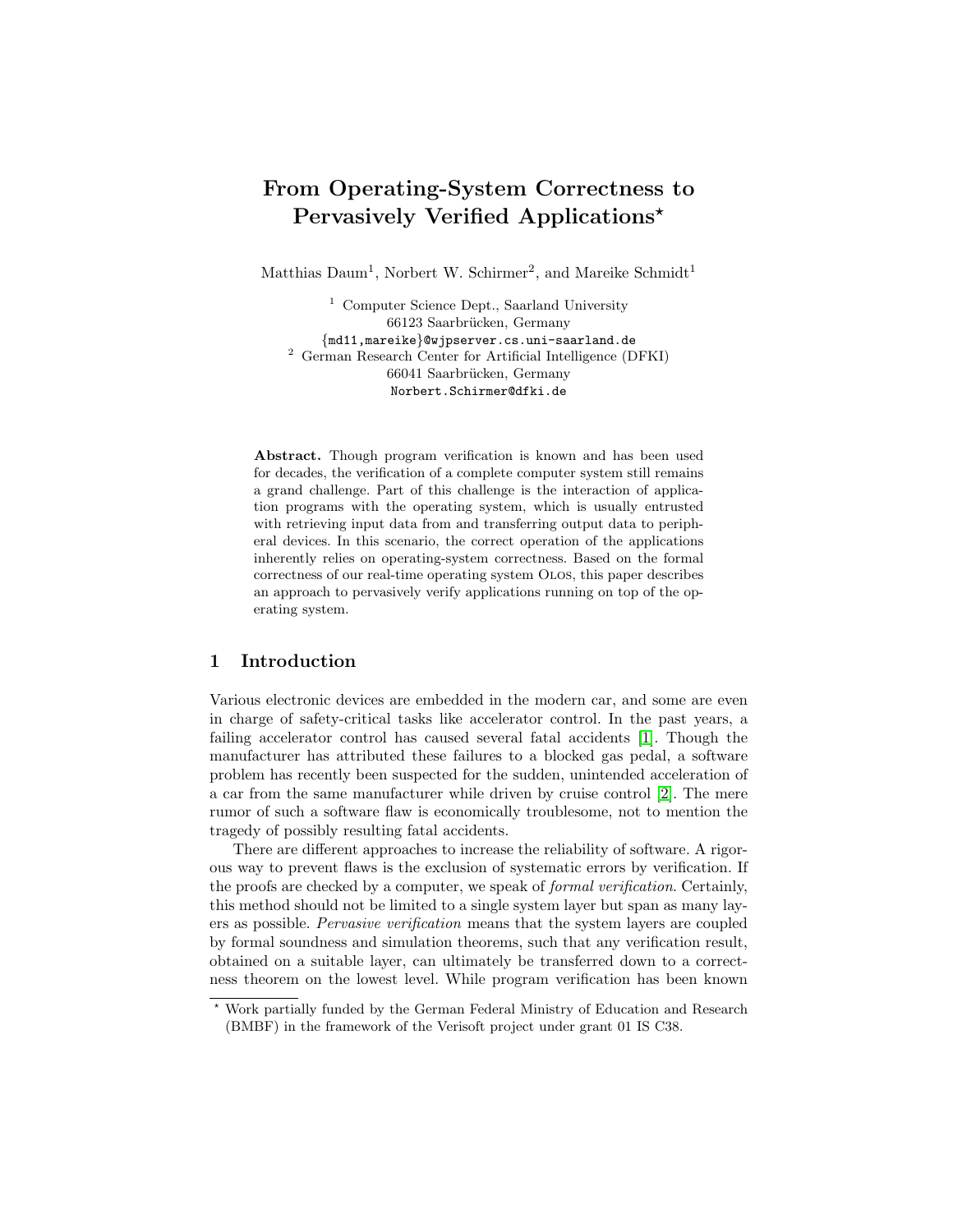

<span id="page-2-0"></span>Fig. 1. Extending the Language Stack towards Concurrency

and used over decades, the pervasive formal verification of complete computer systems still remains a grand challenge [\[3\]](#page-16-2).

Among others [\[4\]](#page-16-3), the Verisoft project takes on this challenge. The goal of its automotive subproject is a pervasively verified distributed real-time system, consisting of hardware, a real-time operating system, and application programs. We have implemented the operating system OLOS on a verified processor [\[5\]](#page-16-4) using a generic programming framework for operating systems [\[6\]](#page-16-5). Moreover, we have proven the correctness of OLOS [\[7\]](#page-16-6) in the proof assistant Isabelle/HOL [\[8\]](#page-16-7).

In this paper, we report on the formally proven foundation of a verification approach for applications running on top of Olos. We present the necessary theorems to transfer verification results down to the operating-system level and thus, establish a formal link between the proofs on the application layer and those on the operating-system layer. More specifically, our verification approach is an extension of an existing language stack [\[9\]](#page-16-8) based upon a verified C compiler [\[10\]](#page-16-9) and a generic verification framework for sequential imperative programs [\[11\]](#page-16-10).

Our overall proof architecture is depicted in [Fig. 1:](#page-2-0) The original language stack (see [Sect. 2.3\)](#page-5-0) is shown on the left column. On the lower end, we have the sequential assembly language (seq asm), above is the C variant  $C\theta$ . Leinenbach & Petrova's [\[10\]](#page-16-9) correct compiler translates a sequential C0 program ( $^{seq}CO$ ) to assembly. Schirmer [\[11\]](#page-16-10) has developed the generic Simpl language together with Hoare logics and a transfer theorem stating that properties proven for Simpl actually hold in C0. The sequential semantics, however, have no means for communication. Thus, we extend  ${^{seq}CO}$  and  ${^{seq}asm}$  in [Sect. 3](#page-7-0) to application processes (marked by <sup>proc</sup> in the 2nd column), where the communication with OLOS is modeled by explicit inputs and outputs. We do not extend Simpl because it is solely used for reasoning in Hoare logic, which does not support inputs and outputs. Instead, we further extend the language stack in [Sect. 4](#page-11-0) to cooperative concurrent applications (marked by  $\alpha$  in the 3rd column). By *cooperative concurrency*, we refer to the sequential execution of an application with calls to the operating system until a final call of a synchronization primitive. Finally, we embed the lowest layer of this stack into a true concurrent model  $({}^{tc}OLOS)$  of our operating system with an interleaved execution of applications (last column, [Sect. 5\)](#page-13-0).

In [Sect. 6,](#page-13-1) we provide an application example demonstrating how our approach may be used in practice. We conclude in [Sect. 7.](#page-15-0)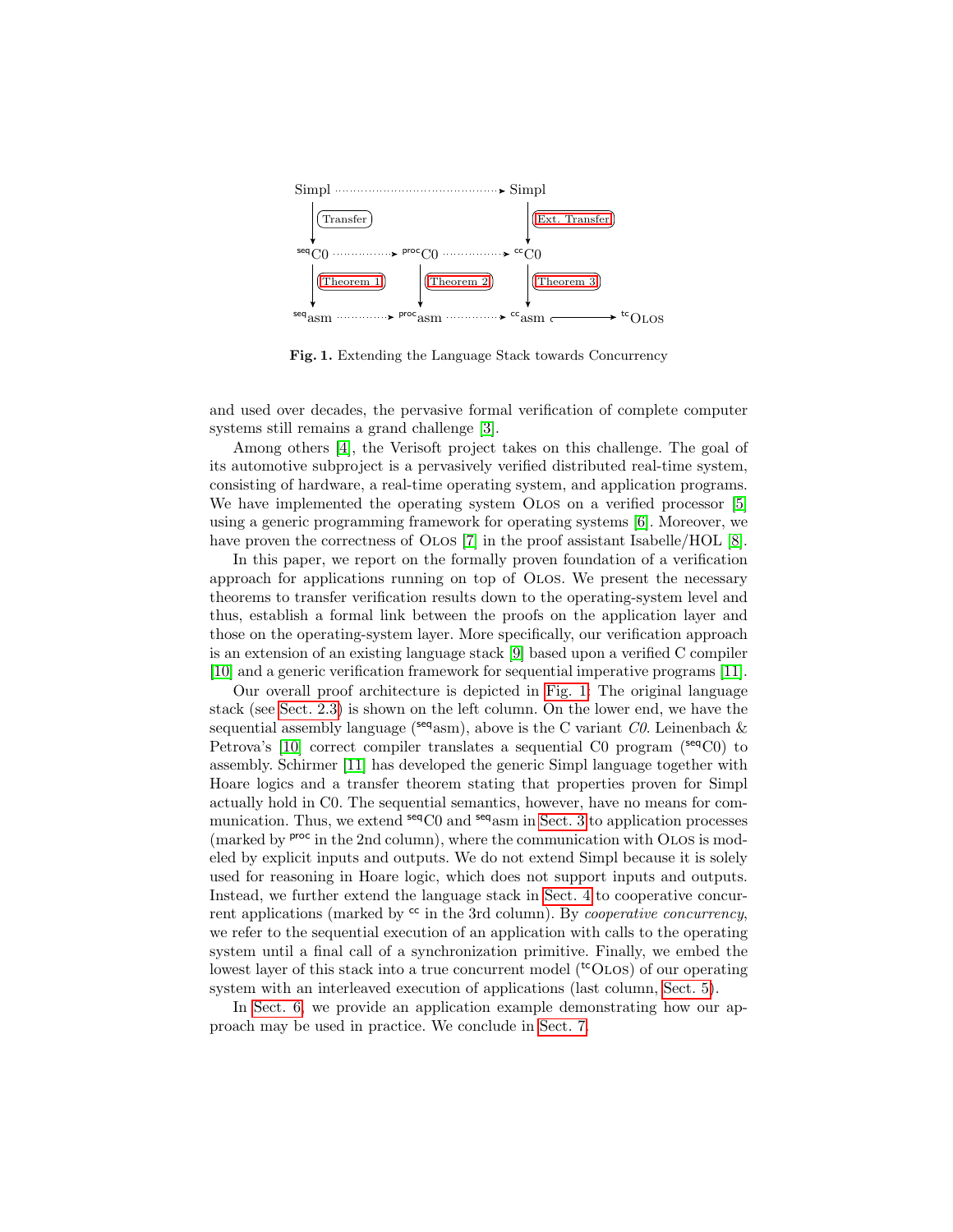Notation. The formalizations presented in this article are mechanized and checked within the interactive theorem prover Isabelle/HOL [\[8\]](#page-16-7). This paper is written using Isabelle's document generation facilities, which guarantees that the presented theorems correspond to formally proven ones.[3](#page-3-0) We distinguish formal entities typographically from other text. We use a sans-serif font for types and constants (including functions and predicates), e. g., map, a slanted serif font for free variables, e.g., x, and a slanted sans-serif font for bound variables, e.g.,  $x$ . Small capitals are used for data-type constructors, e.g., EXFINISH. Type variables have a leading tick, e.g.,  $\alpha$ . Keywords are typeset in bold font, e.g., let.

The logical and mathematical notation mostly follows standard conventions; we only present the more unconventional parts here. We prefer curried function application, e.g., f a b instead of f  $(a, b)$ . We write  $f<sup>n</sup>$  for the n-fold composition of function f .

Isabelle/HOL provides a library of standard types like Booleans, natural numbers, integers, total functions, pairs, lists, and sets as well as packages to define new data types and records. Isabelle allows polymorphic types, e. g., ′a list is the list type with type variable 'a. In HOL all functions are total, e.g., nat  $\Rightarrow$ nat is a total function on natural numbers. There is, however, a type ′a option to formalize partial functions. It is a data type with two constructors, one to inject values of the base type, e.g.,  $|x|$ , and the additional element  $\perp$ . A base value can be projected by  $[x]$ , which is defined by the sole equation  $[|x|] = x$ . As HOL is a total logic, the term  $\lfloor \perp \rfloor$  is still a valid yet unspecified value. Partial functions can be represented by the type  $a \Rightarrow b$  option.

#### 2 Background

#### 2.1 On A Simple Real-Time Operating System

The continually increasing number and variety of electronic components in cars result in an even faster growing demand for communication channels. Over time, adding more and more wires has led to space, complexity and maintenance problems. Alternatively, several components can share the same wire and use a communication protocol on this bus. For that purpose, Kopetz and Grünsteidl  $[12]$ have developed the *time-triggered protocol*, which schedules fixed transmission times for each component on the bus. Variations of this protocol are nowadays widely accepted in industry.

We adopt this idea and assume a distributed system comprising a number of components that are connected via a communication bus. The components are called electronic control units (ECUs). Each ECU consists of a general-purpose RISC processor and an automotive bus controller (ABC). The latter takes care of the timely transmission and reception of messages. This device is responsible for clock synchronization, decoupling the processor from the communication bus.

On each processor there runs an instance of the operating system Olos, providing a virtual processor abstraction to the applications that share the same

<span id="page-3-0"></span><sup>3</sup> For the theory files, see <http://www.verisoft.de/VerisoftRepository.html>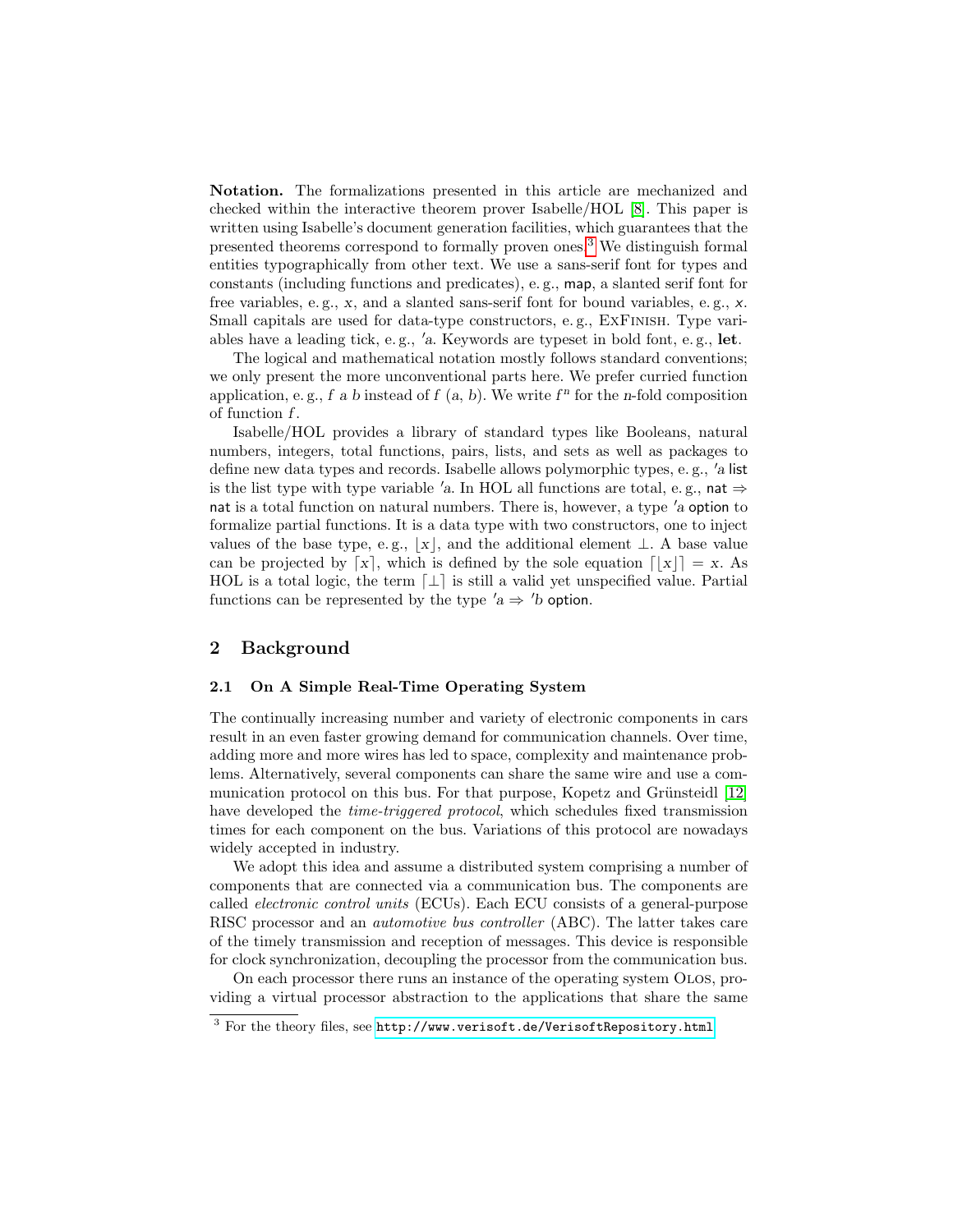

<span id="page-4-0"></span>Fig. 2. The transition phases in each slot of our time-triggered computer system

physical processor. Olos features its own message buffers (MB) for the communication between applications (on the same as well as on different physical processors). The schedule of the transmission times on the bus is statically fixed and repeated perpetually. A period, or round, is subdivided into equal time slices, the so-called slots.

Each slot is divided into four transition phases. [Fig. 2](#page-4-0) illustrates the data flow between the ECU components in the different phases:

- Transmission In this phase, the ABC device of one ECU transmits a message to the communication bus. According to a predefined schedule, exactly one ECU has the send permission in each slot. All ECUs listen on the bus to receive the transmitted message.
- Receive The operating system reads the receive buffer from the ABC device into one of its own message buffers.
- Compute A statically fixed table specifies, which application is executed during this phase of the current slot. The application may compute locally or exchange messages with Olos. When the application has finished its computation for the current slot, it informs the operating system by a special system call ExFinish.
- Send If the ECU is permitted to send, the operating system writes the corresponding message into the ABC's send buffer.

#### <span id="page-4-1"></span>2.2 Formally Specifying OLOS – the True Concurrent ECU Model

Correctness is usually defined as the compliance with a specification. In our case, this specification is an automaton. Note that Olos relies on a specific protocol with the ABC. Hence, the abstract automaton describes the behavior of the whole ECU consisting of the processor with its running operating system and applications together with the ABC device. A state s of this ECU automaton comprises the application states s.AM, the message buffers s.MB, an ABC state (s.abc\_dev), and an *idle flag* (s.idle\_flag). The latter determines whether the application scheduled in the current slot has finished its computation.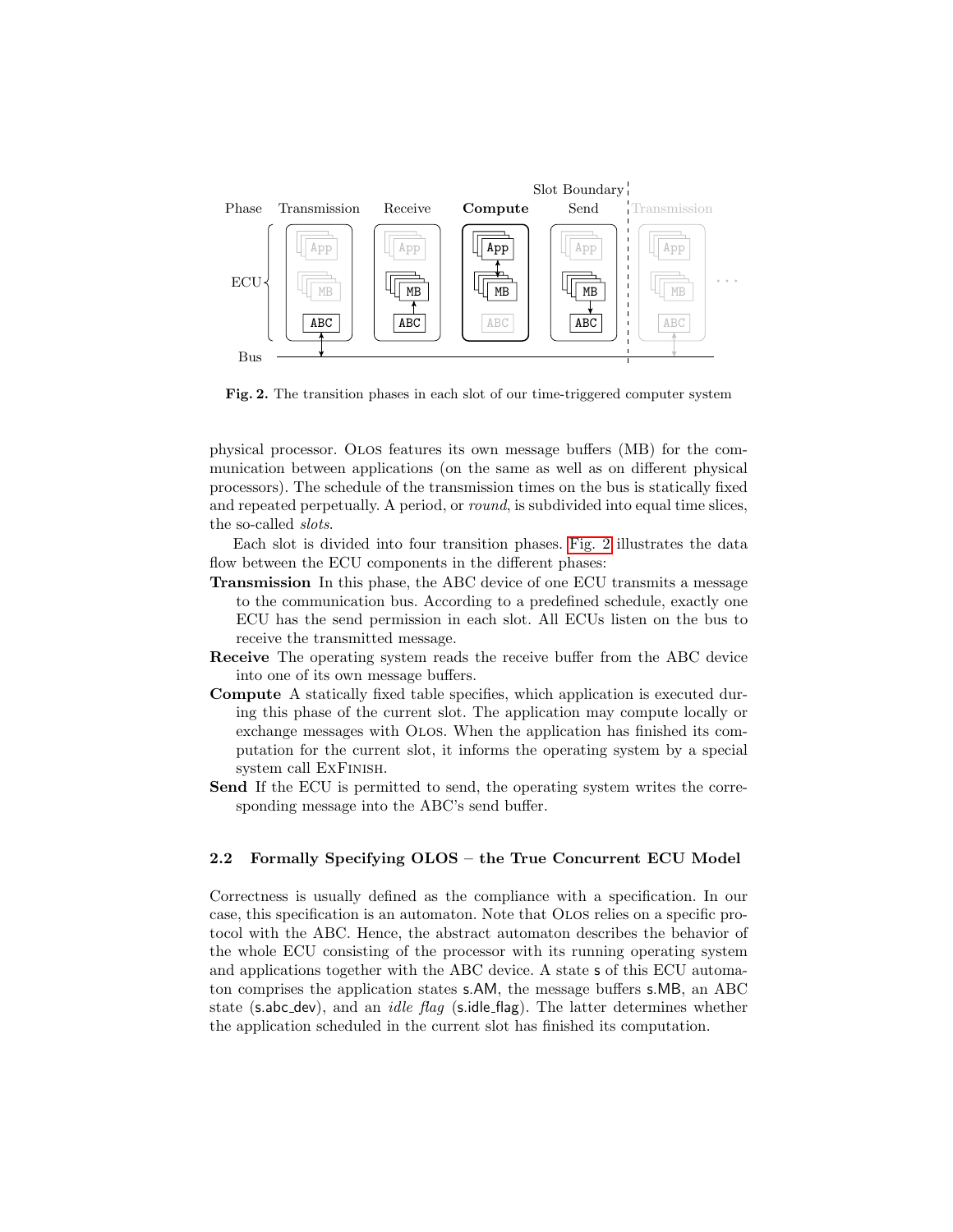The transitions of the abstract ECU automaton concisely specify our informal description of the ECU behavior as depicted in [Fig. 2.](#page-4-0) In Isabelle/HOL, we have formalized the transitions by the function  $\delta_{ECU}$  t i. The static schedule t determines for each slot, which message buffer should be sent, and which application should be scheduled. The input i distinguishes external device steps  $(i =$  $|e|$ ) from processor computation  $(i = \perp)$ .

In this paper, we are primarily interested in the compute phase. The beginning of the compute phase is marked by the ECU turning into the computing state. The name is derived from the fact that all transitions starting in this state involve a computation of the application scheduled in this slot. In this state, the idle flag as well as the ABC's interrupt flag are unset. Several transitions are possible from this state:

- An external device input might raise the interrupt line of the ABC device. In this case, the currently scheduled application has exceeded its execution time. Olos reacts exactly as if it had been waiting for the interrupt.
- If the application issues an ExFinish call, the operating system acknowledges the call and waits for an interrupt. Formally, the ECU transition raises the idle flag. It thereby turns into an idle state waiting for an input  $|e|$ .
- Otherwise, the ECU simply remains in the computing state.

#### <span id="page-5-0"></span>2.3 On a Correct Compiler – the Sequential Language Stack

ANSI C [\[13\]](#page-16-12) has a complex and highly underspecified semantics. Low-level functionality like the communication with the operating system, however, inherently relies on properties of a particular compiler and a specific target hardware, e. g., register bindings or the internal representation of data types. They can therefore not be verified based only on the vague ANSI C semantics. Hence, Leinenbach and Petrova  $[10]$  specified the C-like imperative language  $C_0$ , which has sufficient features to implement low-level software but is interpreted by a more specific semantics. Due to lack of space, we omit the details of the language and only glance at its formal semantics.

**The C0 Small-Step Semantics.** A *C0 program* is statically defined by a typename table  $tt$ , a function table  $ft$ , and a symbol table gst of global variables.

In contrast to this static program definition, the program state evolves during the execution of a C0 program. A state  $s_{\text{CO}}$  comprises: (a) the statement  $s_{\text{CO}}$ .prog of the program that remains to be executed, and (b) the current state  $s_{\text{CO}}$ .mem of the program variables and the heap objects. The transition relation  $\delta_{\rm C0}$  of the C0 semantics is deterministic, i. e., a partial function.

The Target Language. Leinenbach & Petrova's verified C0 compiler translates C0 programs into the assembly language developed for the Vamp architecture [\[5\]](#page-16-4). Vamp assembly abstracts from the paging mechanism of the processor and employs a linear memory model. An assembly state  $s_{\text{asm}}$  is a record compris-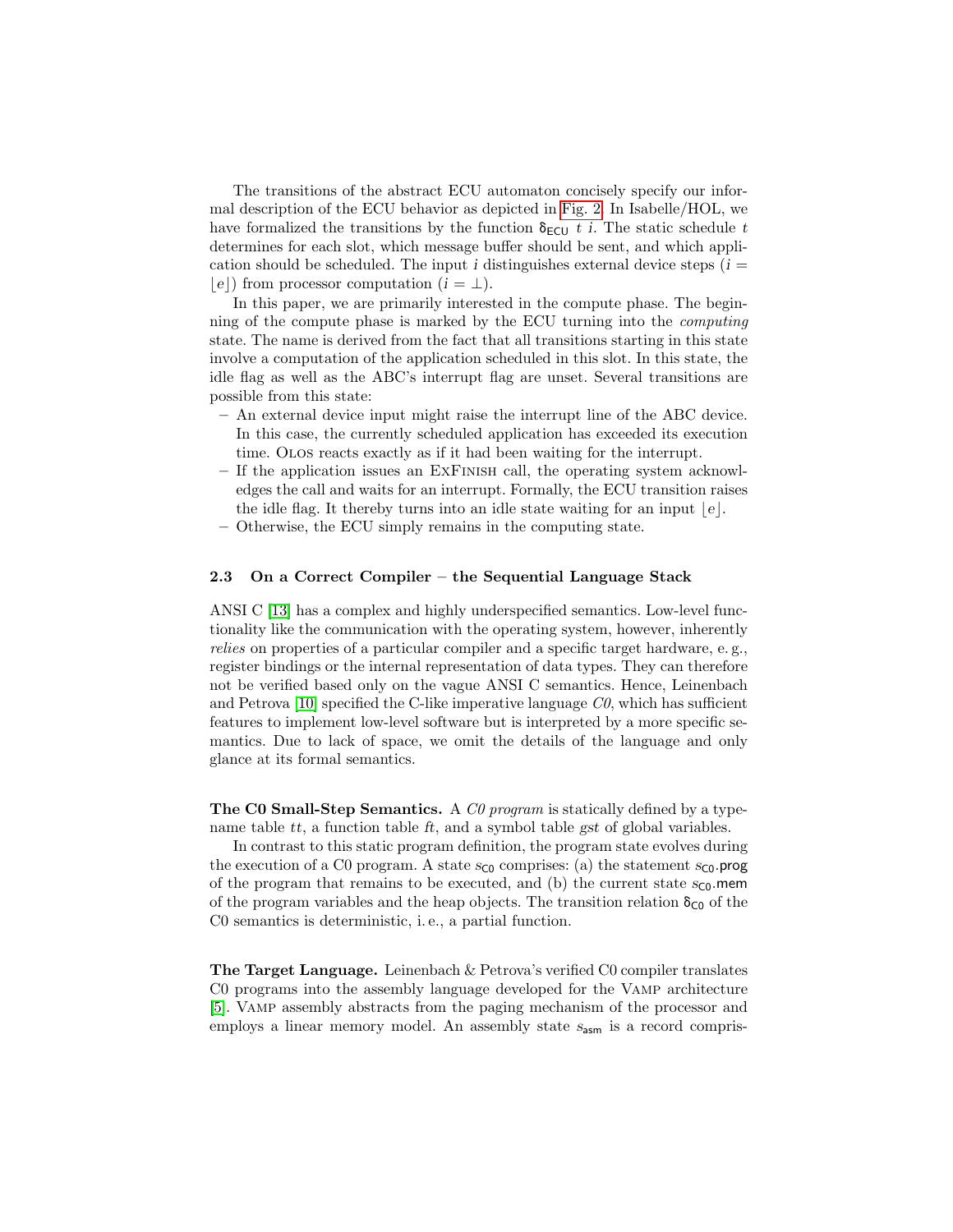ing two program counters<sup>[4](#page-6-1)</sup> ( $s_{\text{asm}}$ , pcp and  $s_{\text{asm}}$ .dpc), general-purpose as well as special-purpose register files ( $s_{\text{asm}}$  gprs and  $s_{\text{asm}}$  sprs), and memory ( $s_{\text{asm}}$  mm).

Assembly transitions are modeled by function  $\delta_{\text{asm}}$ . Again, we omit the details of the semantics because of space restrictions. Note that the effects of hardware exceptions like accessing unavailable memory cannot be fully determined from an assembly-machine state. In this case,  $\delta_{\text{asm}}$  gets stuck. With sufficient memory, however, there are no exceptions generated when a well-formed C0 program is compiled and executed.

On a Correct Compiler. Compiler correctness is formulated as a simulation theorem. The simulation relation consistent holds for corresponding C0 and assembly states. In essence, the compiler-simulation theorem states that every step i of the source program executed on the C0 semantics simulates a certain number  $s_i$  of steps of the VAMP assembly machine executing the compiled code.

The memory requirements can directly be checked on the C0 semantics. We assume that memory is available from 0 to an address  $x \leq 2^{32}$ . The predicate sufficient memory x tt ft  $s_{\text{CO}}$  holds iff x is large enough such that the C0 state  $s_{\text{CO}}$  of the program  $(tt, ft)$  can be encoded in assembly. Furthermore, we denote the successful (i.e., fault-free) execution from an assembly state  $s_{\text{asm}}$  in t steps to state  $s'_{\text{asm}}$  by  $(crange, arange) \vdash_{\text{asm}} s_{\text{asm}} \rightarrow^t s'_{\text{asm}}$ , where instructions are only read from range crange and only memory addresses in range arange are accessed. We can compute the ranges for a given C0 program by the functions code range and address range, respectively.

#### <span id="page-6-0"></span>Theorem 1 (Stepwise Compiler Simulation). We assume:

- The C0 state  $s_{C0}$  is well-formed, i.e., is valid<sub>C0</sub> tt ft  $s_{C0}$ .
- The program counters of the well-formed assembly state  $s_{\text{asm}}$  do not start in a delay slot,<sup>[5](#page-6-2)</sup> i.e., is valid<sub>asm</sub> s<sub>asm</sub> and s<sub>asm</sub>.pcp =  $s_{asm}$ .dpc + 4.
- The simulation relation holds for  $s_{\text{CO}}$  and  $s_{\text{asm}}$  under an allocation function alloc, i.e., consistent tt ft  $s_{C0}$  alloc  $s_{\text{asm}}$ .
- The C0 transition from  $s_{\text{CO}}$  is defined to  $s'_{\text{CO}}$ , i.e.,  $\delta_{\text{CO}}$  tt ft  $s_{\text{CO}} = [s'_{\text{CO}}]$ .
- there is sufficient memory before and after the transition, i.e.,  $x \leq 2^{32}$ , sufficient\_memory  $x$  tt  $ft$   $s_{\textsf{CO}}$  and sufficient\_memory  $x$   $tt$   $ft$   $s{'}_{\textsf{CO}}$ .

Under these assumptions, there exists a step number n, an allocation function alloc', and an assembly state  $s'_{asm}$  such that (a) the assembly machine successfully advances in **n** steps from  $s_{\text{asm}}$  to  $s'_{\text{asm}}$ , (b) the final C0 state  $s'_{\text{CO}}$  simulates  $s'_{\text{asm}}$  under the allocation function alloc', and (c) no special-purpose registers have been changed. Formally:

 $\exists$ n alloc's'<sub>asm</sub>.

(code\_range tt (gm\_st s<sub>C0</sub>.mem) ft, address\_range x)  $\vdash$ <sub>asm</sub> s<sub>asm</sub>  $\rightarrow$ <sup>n</sup> s'<sub>asm</sub>  $\land$ consistent  $tt$   $tt$   $st$   $_{\mathsf{CO}}$  alloc'  $s'_{\mathsf{asm}} \wedge s'_{\mathsf{asm}}.$ spr $\mathsf{s} = s_{\mathsf{asm}}.$ spr $\mathsf{s}$ 

<span id="page-6-1"></span><sup>4</sup> We need two program counters because branches are delayed by one instruction.

<span id="page-6-2"></span> $^5$  When a C0 statement has been completely executed, the assembly machine should certainly not be about to execute a previously seen branch.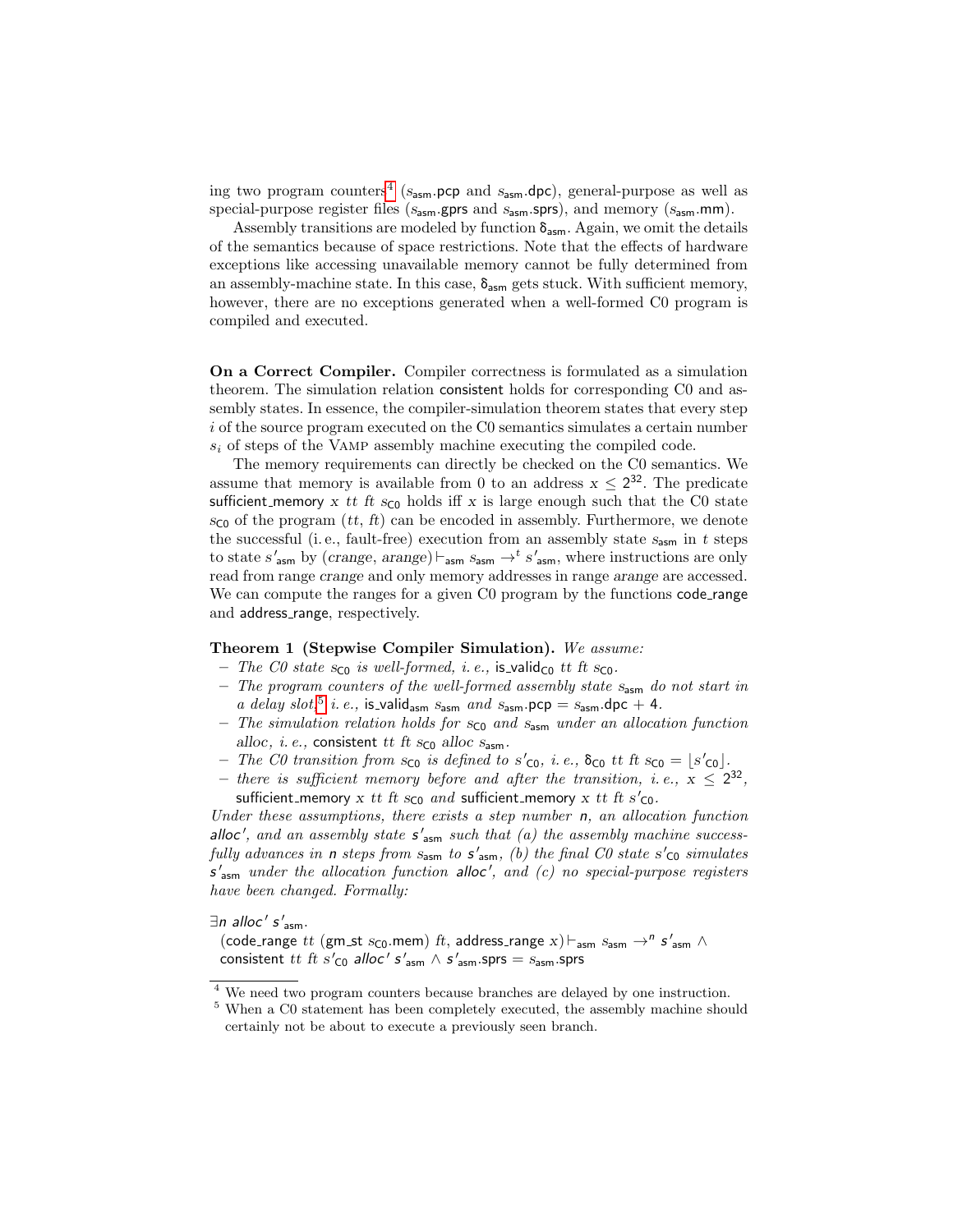Verifying C Programs – the Isabelle/Simpl Framework. The verification environment Isabelle/Simpl [\[11\]](#page-16-10) is implemented as a conservative extension of the higher-order logic (HOL) instance of the theorem-proving environment Isabelle [\[8\]](#page-16-7). Though the verification environment was motivated by C0, it is by no means restricted to C0. In fact, it is a self-contained theory development for a quite generic model of a sequential imperative programming language called Simpl. Part of this extensive framework are big- and small-step semantics as well as Hoare logics for both, partial and total correctness. In order to facilitate the usage of the Hoare logics within Isabelle/HOL, the application of the rules is automated as a verification-condition generator. Furthermore, proofs have been developed that the logics are sound and complete with respect to the operational semantics. Soundness is crucial for pervasive verification in order to formally link the results from the Hoare logics to the operational Simpl semantics. Correctness theorems about the embedding of C0 into Simpl then allow us to map these results to the small-step semantics of C0 [\[11](#page-16-10)[,14\]](#page-16-13). Completeness can be viewed as a sophisticated sanity check for the Hoare logics, ensuring that verification cannot get stuck because of missing Hoare rules.

#### <span id="page-7-0"></span>3 Application Processes

As their most basic feature, operating systems provide a processor abstraction to applications with (a) an exclusive access to resources like registers and memory and (b) means for the communication with the operating system to request further services. This abstraction is commonly referred to as a *process*. As even most high-level programs are eventually compiled to run as a process, we consider any program semantics with primitives for the communication with an operating system as a process. In this section, we formally specify processes as automata with outputs and inputs, present two particular process semantics for C0 and Vamp assembly, and finally extend compiler correctness to processes.

#### 3.1 Process Semantics

In general, we define:

Definition 1 (Process Semantics). A process semantics is an automaton A<sub>proc</sub> specified by a tuple (S<sub>proc</sub>, is\_valid<sub>proc</sub>, is\_init<sub>proc</sub>,  $\Sigma_{\text{proc}}$ ,  $\Omega_{\text{proc}}$ ,  $\delta_{\text{proc}}$ ,  $\omega_{\text{proc}}$ ) with a state space  $S_{\text{proc}}$ , a validity predicate is valid<sub>proc</sub>, an initialization predicate is init<sub>proc</sub>, an input alphabet  $\Sigma_{\text{proc}}$ , an output alphabet  $\Omega_{\text{proc}}$ , a transition function  $\delta_{\text{proc}}$ , as well as an output function  $\omega_{\text{proc}}$ .

The state space  $S_{\text{proc}}$  depends on the underlying programming language – in our case, C0 or Vamp assembly. The communication interface, on the contrary, is determined by the operating system such that all Olos processes possess the same in- and output alphabets. [Table 1](#page-8-0) presents both alphabets side by side. Note the strong correlation of outputs and inputs: When a process state features an output seen on the left, Olos responds with one of the inputs shown in the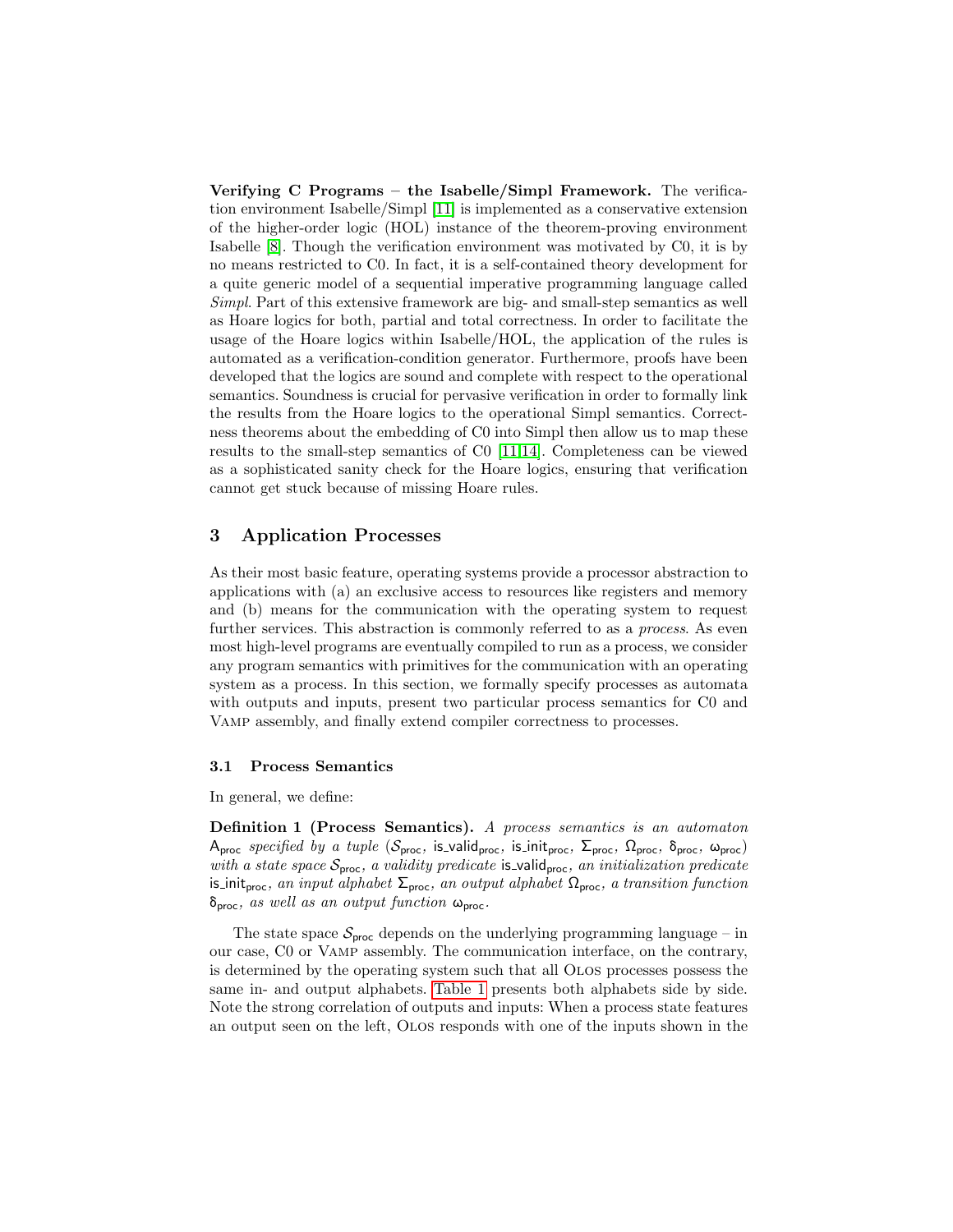<span id="page-8-0"></span>

| Outputs $\Omega_{\text{proc}}$                  | Inputs $\Sigma_{\text{proc}}$           |
|-------------------------------------------------|-----------------------------------------|
| $\varepsilon_{\Omega}$ (no call to a primitive) | $\epsilon$ <sub>5</sub> (internal step) |
| SENDMSG msgval msgnr                            | <b>SENDSUCCESS</b>                      |
|                                                 | <b>INVALIDMSGNR</b>                     |
| RECVMSG msgnr                                   | RECVSUCCESS msgval                      |
|                                                 | <b>INVALIDMSGNR</b>                     |
| <b>EXFINISH</b>                                 | <b>FINISHSUCCESS</b>                    |
| <b>INVPTRERR</b>                                | <b>INVPTRRESPONSE</b>                   |
| <b>REPEATERR</b>                                |                                         |
| CONTINUEERR                                     | CONTINUE                                |

Table 1. Interface between Olos and its application processes

same table row on the right. Formally, we collect the matching output-input pairs  $(\omega, i)$  in the set olos responses.

The predicate is init<sub>proc</sub> mainly determines the set of initial states; it takes two parameters that constrain the initial memory of processes (effectively, specifying different subsets of initial states). We implicitly assume that the parameters fulfill basic validity constraints, which are formalized in the predicate valid params. The predicate is valid<sub>proc</sub> formulates an invariant over the execution traces of processes.

Definition 2 (Validity of Process Semantics). We call a process semantics valid, iff the invariant is valid<sub>proc</sub> holds for all initial states, i.e.,

[valid\_params img pages; is\_init<sub>proc</sub> img pages  $s_{\text{proc}}$ ]  $\implies$  is\_valid<sub>proc</sub>  $s_{\text{proc}}$ and furthermore, the invariant is preserved under transitions with valid inputs:  $[\mathsf{is\_valid}_{\mathsf{proc}} \ s_{\mathsf{proc}}; (\omega_{\mathsf{proc}} \ s_{\mathsf{proc}}, i) \in \mathsf{olos\_response}] \Longrightarrow \mathsf{is\_valid}_{\mathsf{proc}} (\delta_{\mathsf{proc}} \ i \ s_{\mathsf{proc}})$ 

#### 3.2 Specifying the Semantics for C0 and Assembly Processes

In this section, we shortly glance at the specification of our two particular process semantics. There are several runtime errors, namely INVPTRERR, REPEATERR, and CONTINUEERR. As correct programs do not feature these errors, we omit further details, here. VAMP assembly provides a special instruction TRAP n for the communication of a process with an operating system. The process-output function  $\omega_{\text{proc}} s_{\text{asm}}$  uses the number n to distinguish between the SENDMsG, the RecvMsg, and the ExFinish primitive; a number not assigned to a primitive results in CONTINUEERR, i.e., the instruction will simply be skipped. The parameter msgval is specified by a register pointing into the memory. Finally, the parameter msgnr is directly taken from a register. If neither a runtime error occurred nor the next instruction is TRAP n, the process output is  $\varepsilon_{\Omega}$ .

For a transition  $\delta_{\text{proc}} s_{\text{asm}}$  with the empty input  $\epsilon_{\Sigma}$ , the assembly process semantics employs the underlying, sequential assembly semantics  $\delta_{\text{asm}}$  for its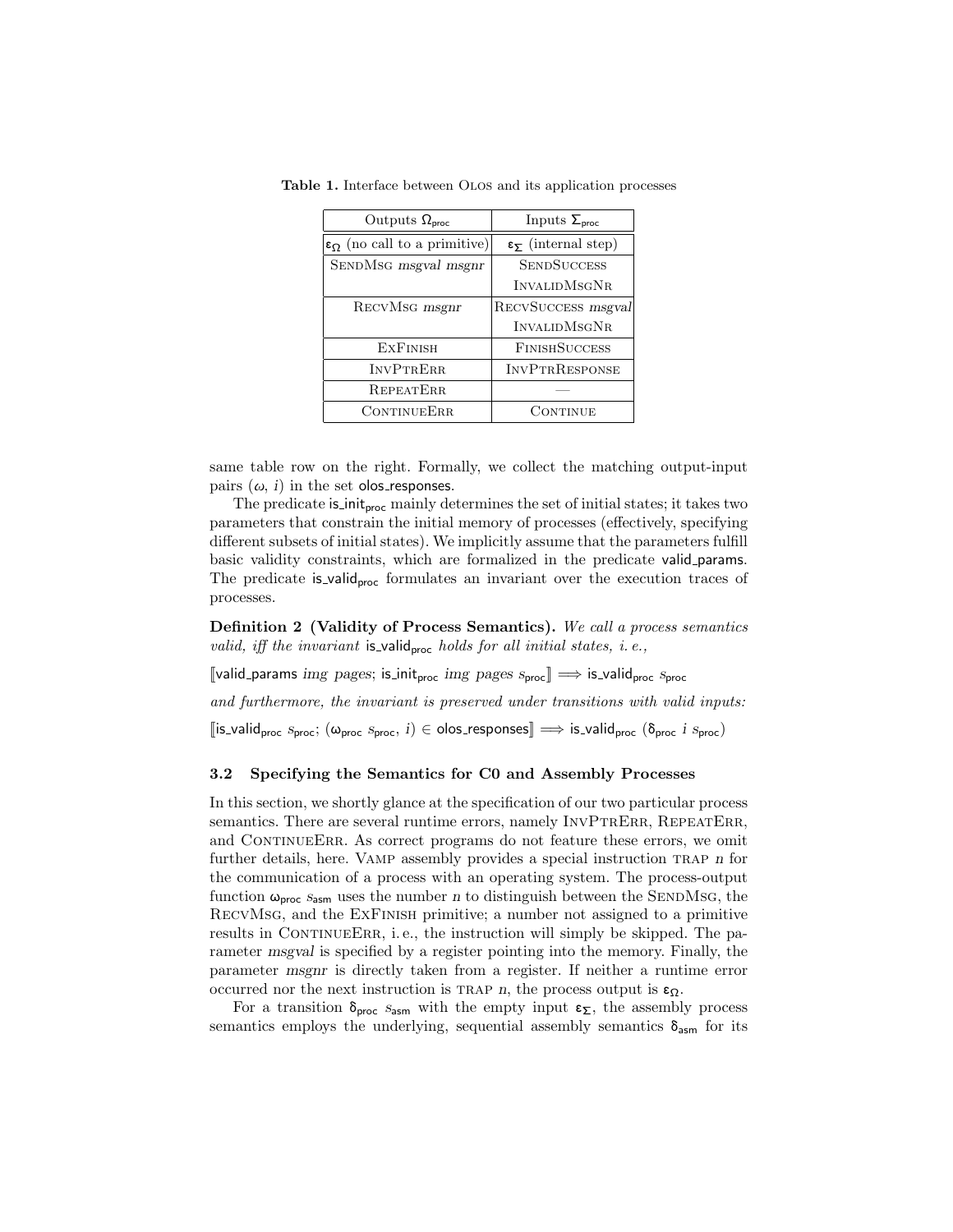transition. Otherwise, the response from Olos is reflected by placing a corresponding value into a specified *response register*; and in case of RECVSUCCESS, the received message is additionally stored into the process memory.

For C0 processes, we have implemented functions with inline assembly that wrap the necessary assembly instructions for the communication with Olos. For illustration, [Table 2](#page-9-0) shows the implementation of the function olosRecvMsg, which wraps the system call RecvMsg.

The C0-process semantics treats a call to these functions as a primitive, i. e., the output function  $\omega_{\text{proc}}$  s<sub>C0</sub> simply determines whether the next statement is a call to such a wrapper function, and the transition function  $\delta_{\text{proc}}$  i  $s_{\text{CO}}$  directly removes the function-call statement from the remaining program and updates the C0 state  $s_{\text{C}0}$  according to the input *i*.

#### 3.3 Extending Compiler Correctness to Processes

Recall that Leinenbach & Petrova [\[10\]](#page-16-9) have shown compiler correctness for the sequential C0 semantics with respect to the sequential part of Vamp assembly (cf. [Theorem 1\)](#page-6-0). Below, we extend their result to the two corresponding process semantics, which we have defined above.

First, we extend the existing simulation relation consistent for processes to consisproc. This is mainly a syntactic adaptation and therefore we omit the details. Second, we define predicates for the successful execution of processes analogous to the sequential counterpart for assembly machines. Intuitively, a successful execution is characterized by the absence of runtime errors (including the sufficiency of memory). Furthermore, process transitions take inputs from Olos. We make the output-input sequence ois explicit and require that the outputs in the sequence equal the process output in the corresponding state as well as that the sequence only contains matching output-input pairs, i. e., all pairs in the sequence are contained in olos\_responses. Successful execution, we denote as:  $\vdash_{\mathsf{CO}}^{\mathsf{proc}}$  s<sub>c0</sub>  $\stackrel{\mathsf{ois}}{\longrightarrow}$  s'<sub>c0</sub> for C0 processes and crange ⊢<sub>asm</sub> s<sub>asm</sub>  $\stackrel{\mathsf{ois}}{\longrightarrow}$  s'<sub>asm</sub> for assembly processes, respectively. We only need the code range crange to determine that the assembly code does not modify itself. The maximal address, in contrast, that we know from the sequential assembly semantics, is encoded in the process state.

<span id="page-9-0"></span>Table 2. C0 implementation of the receive primitive

```
int olosRecvMsg (t_msg *msg\_ptr, unsigned int msgnr) {
  int result ;
  asm \{ w(r11, r30, \text{asm-offset}(\text{msg\_ptr}));\mathrm{lw}(r12, r30, \mathrm{asm\_offset} \; (\mathrm{msgnr}));
          trap(2);sw(r22, r30, asm_{\text{offset}}(result));};
  return result;
}
```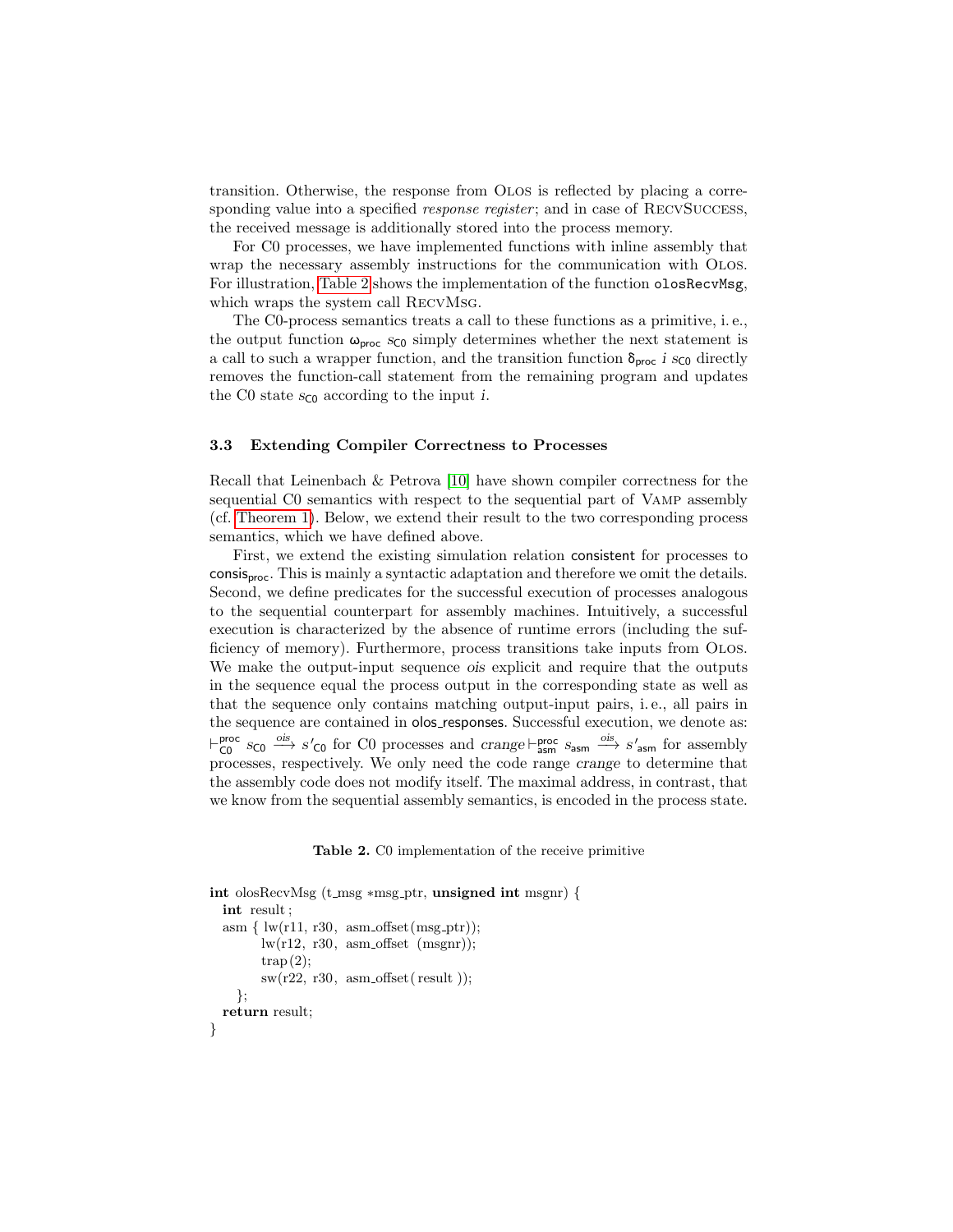

<span id="page-10-1"></span>Fig. 3. Verification plan for the C0 implementation of the olosRecvMsg primitive

We overload code range taking a C0 process state  $s_{C0}$ , which also contains the static C0 program.

Recall that multiple assembly transitions might simulate a single C0 transition. With our notions of successful process execution, we reflect this circumstance by output-input sequences of different length. Nevertheless, both process models should invoke the same primitives, i. e., all output-input pairs except for internal steps  $(\epsilon_{\Omega}, \epsilon_{\Sigma})$ , remain equal. For this purpose, we define a normalization function <sup>≫</sup>ois<sup>≪</sup> over the ois sequences that simply removes all internal steps.

<span id="page-10-0"></span>Finally, we extend the compiler theorem to processes:

**Theorem 2 (Process Simulation).** As in [Theorem 1,](#page-6-0) we assume well-formed C0 and assembly states  $s_{\text{CO}}$  and  $s_{\text{asm}}$ , where the latter is not in a delay slot. Moreover, we assume that the states are related by  $consis_{proc}$  and there is a successful execution from  $s_{C0}$  to a state  $s'_{C0}$ .

Then, it exists a sequence  $\sigma$ is', a function alloc', and a state s'<sub>asm</sub> such that the normalized sequences are equal,  $s_{\text{asm}}$  successfully advances under ois' to  $s'_{\text{asm}}$ , which is not in a delay slot, and  $s'_{\text{co}}$  and  $s'_{\text{asm}}$  are related by consis<sub>proc</sub>. Formally:

 $[\text{is}\_\text{valid}_{\text{proc}} s_{\text{CO}}; \text{is}\_\text{valid}_{\text{proc}} s_{\text{asm}}; s_{\text{asm}}.\text{pcp} = s_{\text{asm}}.\text{dpc} + 4; \text{consis}_{\text{proc}} s_{\text{CO}} \text{alloc} s_{\text{asm}};$  $\vdash_{\mathsf{CO}}^{\mathsf{proc}}$   $s_{\mathsf{CO}} \xrightarrow{\mathrm{ois}} s'_{\mathsf{CO}}$ 

 $\implies$  ∃ois' alloc' s'<sub>asm</sub>. » $ois \ll$  = » $ois' \ll \wedge$  code\_range  $s_{\mathsf{CO}} \vdash_{\mathsf{asm}}^{\mathsf{proc}} s_{\mathsf{asm}} \stackrel{ois'}{\longrightarrow}$  s'<sub>asm</sub>  $\wedge$  $s'_{\text{asm}}.\textsf{pcp} = s'_{\text{asm}}.\textsf{dpc} + 4 \wedge \textsf{consis}_{\textsf{proc}} s'_{\textsf{CO}} \textit{alloc}' s'_{\textsf{asm}}$ 

Proof. We prove the theorem by induction on the output-input sequence ois. The induction start is trivial. In the induction step, we distinguish the possible process inputs. For an empty input  $\varepsilon_{\Sigma}$ , we employ [Theorem 1.](#page-6-0)

For the other inputs, we examine the implementation of the corresponding primitives. [Fig. 3](#page-10-1) shows the case that primitive olosRecvMsg is called in some C0-process state  $s_{\text{CO}}^i$ . From the induction hypothesis, we know that there exists a corresponding assembly state  $s_{\text{asm}}^n$  that satisfies the simulation relation consisproc. Using the sequential C0 semantics, we execute the function-call statement. From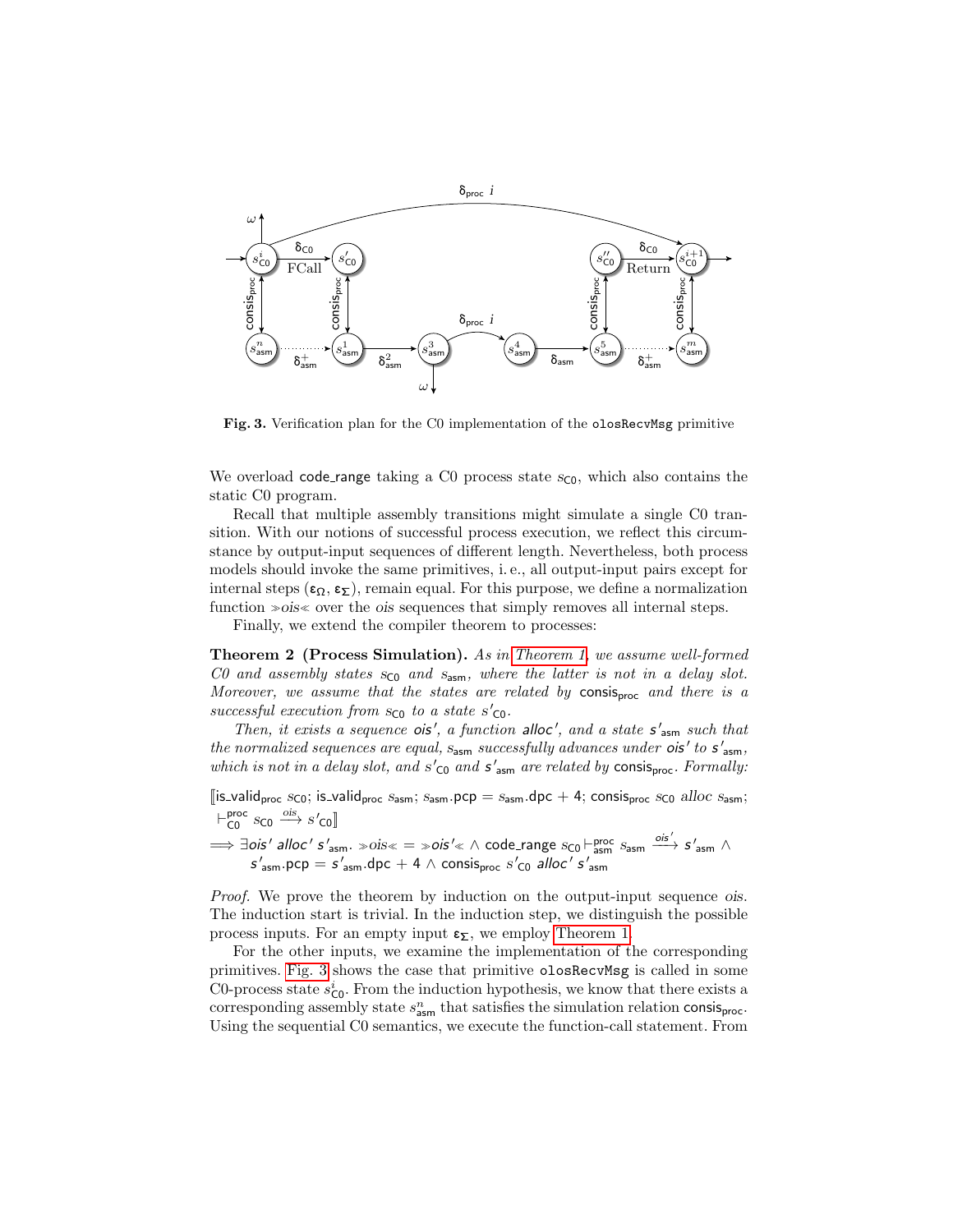the sequential compiler theorem, we know that the execution  $(\delta_{\text{asm}}^{+})$  of the corresponding, compiled code yields an assembly state  $s_{\text{asm}}^1$  satisfying the simulation relation consisproc.

Starting in this state, we execute the inlined assembly code (cf. [Table 2\)](#page-9-0) of the function body. $6$  After 2 steps, the code reaches the trap instruction in state  $s_{\text{asm}}^3$ . If our implementation is correct, the assembly process signals the same output  $\omega$  in this state as the C0 process does in  $s_{\text{CO}}^i$ . At this stage, the transition function  $\delta_{\text{proc}}$  uses an input *i* from OLOS to proceed to  $s_{\text{asm}}^4$ . After a further step, we arrive at the end of the inlined assembly code. From the final assembly state  $s_{\text{asm}}^5$  and the C0 state  $s_{\text{CO}}'$  immediately before the execution of the inlined assembly statement, we construct the corresponding  $s''<sub>CO</sub>$  immediately after the assembly statement.[7](#page-11-2) For this to work, we have to show that the assembly code did not disrupt the C0 execution environment (code, stack pointer, etc.). If the assembly code preserves the integrity of the execution environment, we can again establish the consisproc relation.

In state  $s''_{\text{CO}}$ , we employ the sequential C0 semantics to execute the return statement and arrive in the state  $s_{\text{CO}}^{i+1}$ . From the compiler theorem, we know that there exists a corresponding assembly process such that the simulation relation holds. If the primitive implementation is correct, the state  $s_{\text{CO}}^{i+1}$  is equal to the state computed from state  $s_{\text{CO}}^i$  by  $\delta_{\text{proc}}$  with the input *i*.

The proof for the other primitives proceeds very similarly. □

### <span id="page-11-0"></span>4 The Cooperative Concurrent Application Model

The previous section presented a computational model for applications featuring inputs and outputs for the communication with Olos. For the verification of applications, however, the communication primitives are distracting. Most notably, Isabelle/Simpl cannot deal with inputs and outputs. Hence, we prefer a cooperative concurrent execution model, where we can sequentially reason about a complete computation phase, i. e., between two calls to the ExFinish primitive. This execution model forms the basis of the application semantics in Simpl.

Recall that during the compute phase, the sole task of Olos is the exchange of messages with the application that is scheduled to compute in the current slot. Hence, we can perceive the computation of Olos and the application as a single, sequential program with two separate states: The internal process state, on the one hand, and the Olos message buffers, on the other hand. While the internal state can be accessed via normal C0 statements, the message buffers are only accessible through the Olos-communication primitives.

The definition of this new computational model is straightforward: Each state is a pair  $(s_{\text{proc}}, mb)$  of a process state  $s_{\text{proc}}$  and a file of message buffers mb. The transition function emulates the behavior of Olos during the computation

<span id="page-11-1"></span><sup>&</sup>lt;sup>6</sup> Recall that a transition  $\delta_{\text{asm}}$  is equal to  $\delta_{\text{proc}}$  ε<sub>Σ</sub>.

<span id="page-11-2"></span><sup>7</sup> For reasoning about inlined Vamp assembly, we have been able to reuse previous work [\[15\]](#page-16-14). Note, however, that the semantics of the trap instruction is Olos-specific.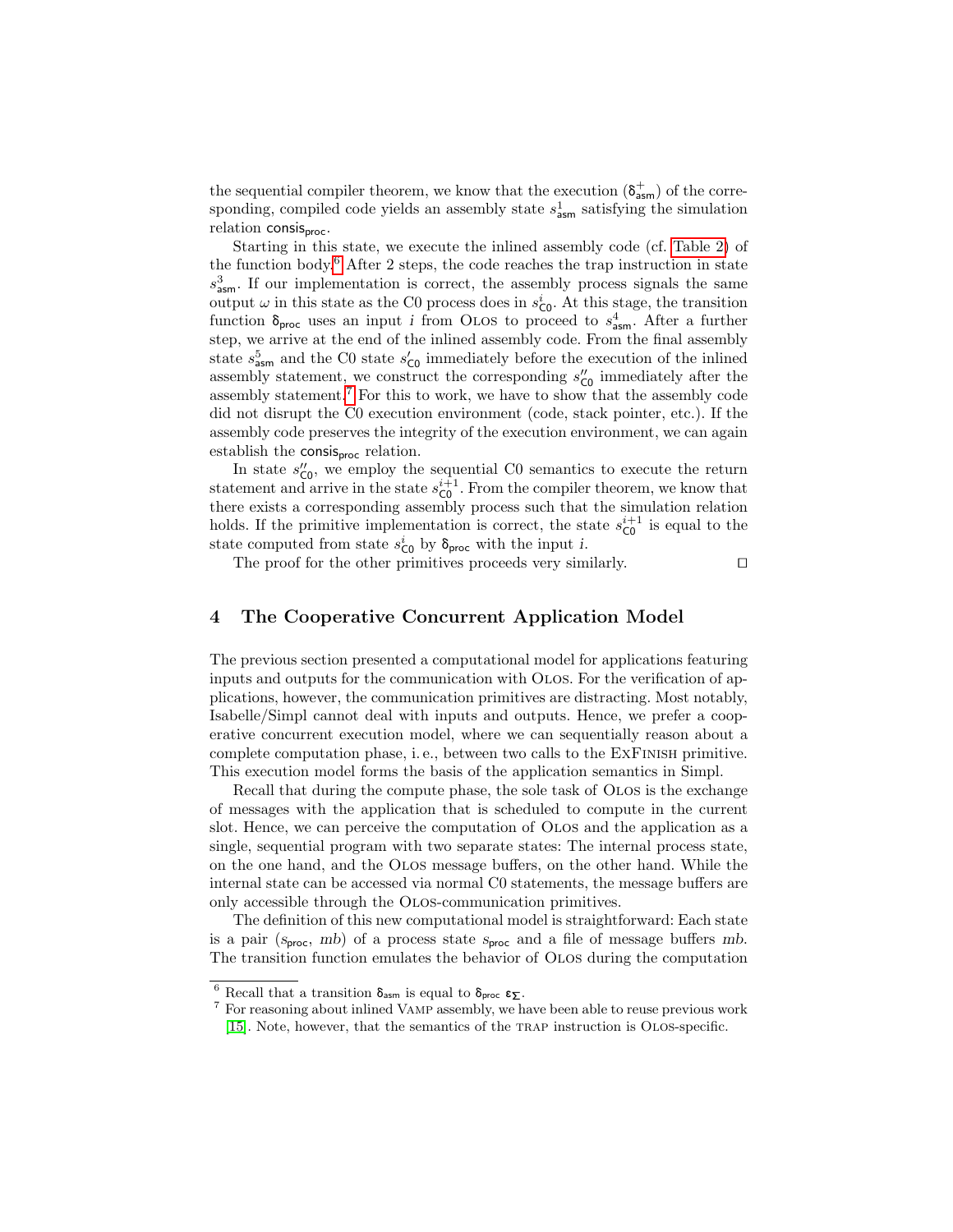phase (assuming the corresponding application is scheduled). It distinguishes the output of the process and computes the corresponding input. Formally:

 $δ<sub>cc</sub>$  (s<sub>proc</sub>, mb)  $\equiv$ case  $\omega_{\text{proc}} s_{\text{proc}}$  of SENDMSG msgval msgnr  $\Rightarrow$ if msgnr < MSGCOUNT then  $(\delta_{proc}$  SENDSUCCESS  $s_{proc}$ ,  $mb[msgnr := msgval])$ else ( $\delta_{\text{proc}}$  InvalidMsgNR  $s_{\text{proc}}$ , mb) | RECVMsG msgnr  $\Rightarrow$ if msgnr  $<$  MSGCOUNT then ( $\delta_{proc}$  (RECVSUCCESS mb[msgnr]) s<sub>proc</sub>, mb) else ( $\delta_{\text{proc}}$  InvalidMsgNR  $s_{\text{proc}}$ , mb)  $EXFINISH \Rightarrow (\delta_{proc}$  FINISHSUCCESS  $s_{proc}$ , mb)  $INVPTRERR \Rightarrow (\delta_{proc} INVPTRRESPONSE S_{proc}, mb)$  $REPERTERR \Rightarrow (s_{proc}, mb)$ CONTINUEERR  $\Rightarrow$  ( $\delta_{proc}$  CONTINUE  $s_{proc}$ , mb)  $\epsilon_{\Omega} \Rightarrow (\delta_{\text{proc}} \epsilon_{\Sigma} s_{\text{proc}}, mb)$ 

<span id="page-12-1"></span>Note that this model uses the generic process interface, i.e.,  $s_{\text{proc}}$  might equally refer to a C0 or assembly state. Thus, it is easy to lift process simulation [\(Theorem 2\)](#page-10-0) to cooperative concurrently executing applications:

Theorem 3 (Cooperative Concurrent Simulation). Assuming (a) wellformed process states  $s_{\text{CO}}$  and  $s_{\text{asm}}$ , where the latter is not in a delay slot, (b) the absence of runtime errors in  $s_{\text{CO}}$  and all its immediate successors (predicate runtime error does not hold), and (c) a well-formed file of message buffers mb (predicate is valid mb holds), then a  $C0$  transition in the cooperative concurrent model simulates a number of cooperative concurrent assembly steps. Formally:

 $\left| \frac{\text{is} \text{-valid}_{\text{proc}} S_{\text{CO}}}{\text{is} \text{-valid}_{\text{proc}} S_{\text{asm}}}; \frac{S_{\text{asm}}}{S_{\text{asm}}} \right|$ ,  $\text{cp} = S_{\text{asm}} \cdot \text{dpc} + 4$ ; consis<sub>proc</sub>  $S_{\text{CO}}$  alloc  $S_{\text{asm}}$ ;  $\neg$  runtime error  $s_{C0}$ ; is valid mb mb

 $\Longrightarrow$   $\exists$ n alloc' s'<sub>asm</sub>.

let  $(s'_{C0}, mb') = \delta_{cc} (s_{C0}, mb)$ 

 $\sin (s'_{\text{asm}}, mb') = (\delta_{\text{cc}}^n) (s_{\text{asm}}, mb) \wedge \cos is_{\text{proc}} s'_{\text{CO}} \text{alloc}' s'_{\text{asm}}$ 

*Proof.* At first, we show that the inputs i chosen by function  $\delta_{cc}$  always match the process output. Hence, the transition from  $s_{\text{CO}}$  to  $\delta_{\text{proc}}$  i  $s_{\text{CO}}$  is a successful execution. With [Theorem 2,](#page-10-0) we know that there is a corresponding output-input sequence ois′ such that

- the sequence ois' contains exactly one pair  $(\omega_{\text{proc}} s_{\text{CO}}, i)$  as well as a number of pairs  $(\epsilon_{\Omega}, \epsilon_{\Sigma})$ , i.e.,  $\gg \mathrm{ois}' \ll = [(\omega_{\text{proc}} s_{\text{CO}}, i)]$ , and
- there is a successful assembly execution under ois' starting in  $s_{\text{asm}}$  and ending in a state  $s'_{\text{asm}}$ , where consis<sub>proc</sub>  $s'_{\text{CO}}$  alloc'  $s'_{\text{asm}}$  holds.

As  $\delta_{cc}$  reacts with an empty input whenever the process outputs  $\varepsilon_{\Omega}$ , function  $\delta_{cc}$ yields the assembly state  $s'_{\text{asm}}$  if it is applied  $|ois'|$  times to  $s_{\text{asm}}$ . Furthermore, the message buffers are equal in both cases. ⊓⊔

<span id="page-12-0"></span>Verifying Applications in Isabelle/Simpl. The chief attraction of our cooperative concurrent execution model is that it allows us to reuse Isabelle/Simpl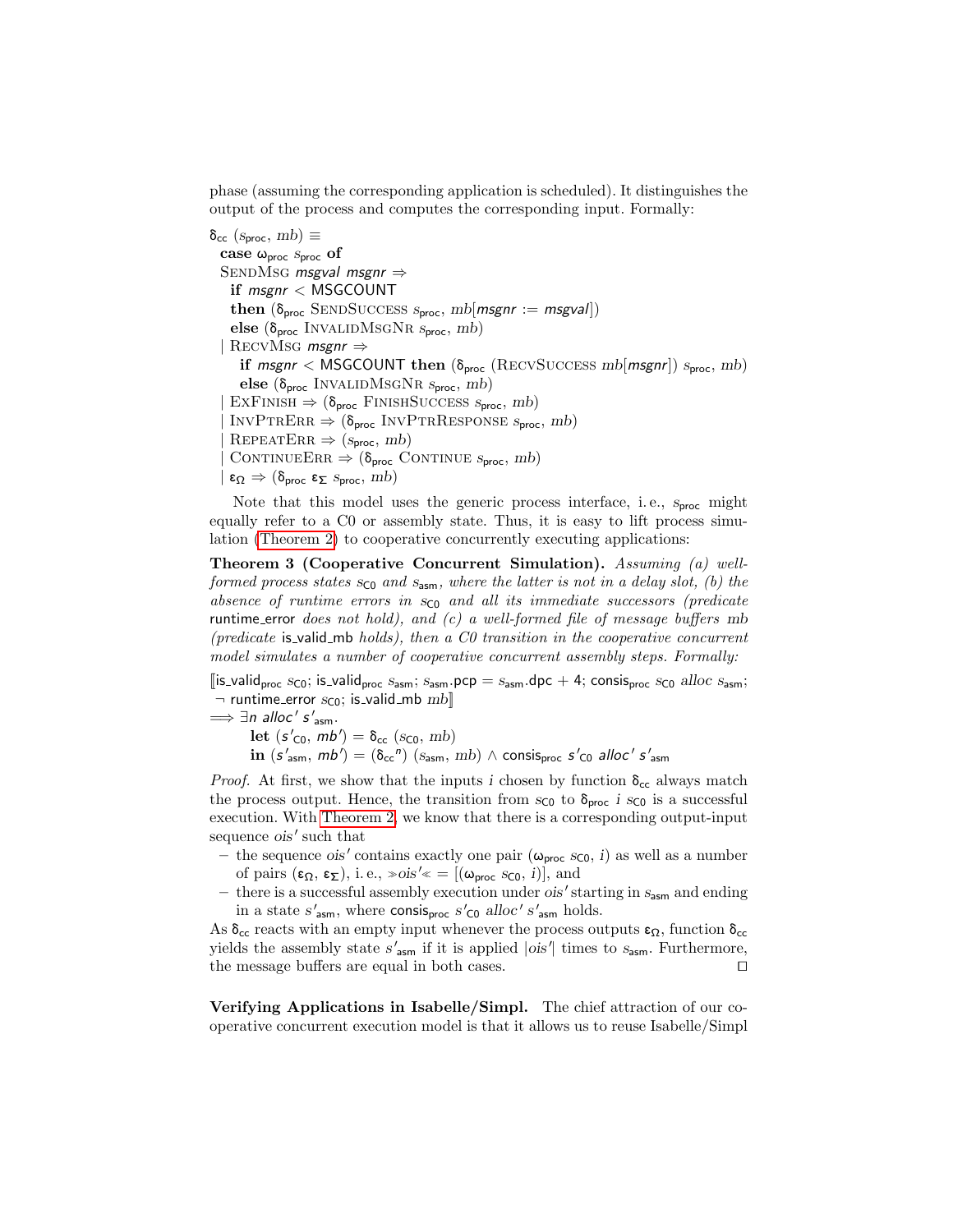[\[14\]](#page-16-13). The necessary adaptation of the existing technology for application verification is straightforward: It amounts to specify the effects of the primitives for SENDMSG and RECVMSG in the Simpl language and show that this specification corresponds with the definition of  $\delta_{cc}$  for these cases. Using the Hoare logic of Isabelle/Simpl, we can conveniently establish the absence of runtime errors as well as efficiently reason about functional correctness of applications between two calls to the ExFinish primitive.

#### <span id="page-13-0"></span>5 Embedding Applications into the Overall ECU Model

In the previous section, we have claimed that the transition function  $\delta_{cc}$  of the cooperative concurrent application model emulates the Olos transitions during the computation phase iff the corresponding application is scheduled. In this section, we prove that claim. Formally, we express our claim with the help of a projection function  $\Pi_p$ , which extracts the state of the application p, and an injection inj<sub>p</sub>  $S_{\text{cc}} S_{\text{ECU}}$ , which updates the state of application p in the ECU state  $s_{\text{ECU}}$  by  $s_{\text{cc}}$ . We state:

<span id="page-13-3"></span>**Theorem 4 (Application Embedding).** We assume that  $(a)$  the application p is computing in the  $ECU$  state s according to the static schedule t and (b) that p does not call for ExFinish. Then, the projection of p followed by a transition of  $\delta_{cc}$  and its injection into s is equal to a transition of  $\delta_{ECU}$ . Formally:

[is\_computing p t s;  $\neg$  calls\_finish p s]  $\Rightarrow$  inj<sub>p</sub> ( $\delta_{cc}$  ( $\Pi_p$  s)) s =  $\delta_{ECU}$  t  $\perp$  s

Proof. We have proven this fact in Isabelle/HOL. □

Note that Olos leaves the computing state (cf. [Sect. 2.2\)](#page-4-1) when an application calls for ExFinish, i. e., predicate calls finish pid s holds. In this case, the transition  $\delta_{\text{ECU}}$  tables  $\perp$  s only raises the idle flag and sends FINISHSUCCESS to process pid. From the Olos specification, we know that at all other ECU states, the process states remain constant.

#### <span id="page-13-1"></span>6 Reasoning about Applications – a Practical Example

So far, we have elaborated on the foundation of our verification approach. Now, we take our arguments a step further and venture a practical example. For this purpose, we use a simple application program for cruise control. Note that all Olos applications share a common control flow, which is depicted in [Fig. 4:](#page-13-2) After an application-specific set-up, they implement an infinite loop. The loop body contains a function call to a function compute, which implements the actual functionality of the application, and a call to the ExFinish primitive.



<span id="page-13-2"></span>Fig. 4. General controlflow of applications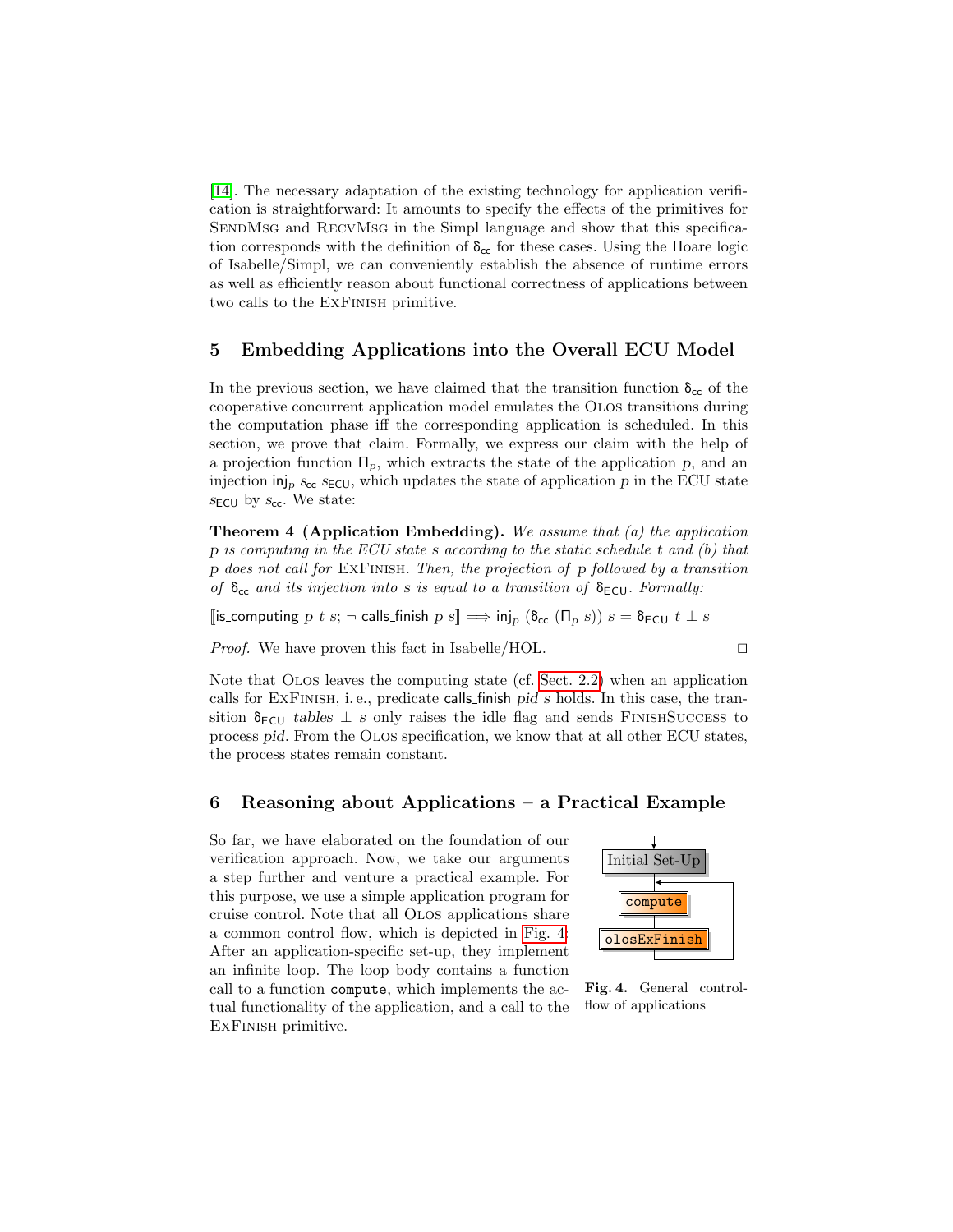int compute() { unsigned int command; unsigned int current speed;

}

```
dummy = olosRecvMsg(buffer, 0u); command = buffer−>Field; // read command
dummy = olosRecvMsg(buffer, 1u); current speed = buffer−>Field; // read current speed
  ' target_speed adjustment
\int_{\mathbf{if}}^{\infty} (enabled) {
  if (command == CC INCREASE)if (target_speed \langle MAX_SPEED - 1u) { target_speed = target_speed + 2u; }
  }
else if (command == CC DECREASE) {
    if (target_speed > MIN_SPEED + 1u) { target_speed = target_speed - 2u; }
  }
  else if (command := CC\_SET) { enabled = false; }
}
else if (current_speed >= MIN_SPEED && (command == CC_SET ||
         command == CC INCREASE || command == CC DECREASE)) {
  enabled = true:
  if (current_speed >= MAX_SPEED) { target_speed = MAX_SPEED; }
  else { target\_speed = current\_speed; }
}
// speed regulation
*buffer = INIT_BUFFER;
if (!enabled) { dummy = olosSendMsg(buffer, 2u); dummy = olosSendMsg(buffer, 3u); }
else if (current_speed > target_speed)dummy = olosSendMsg(buffer, 2u);buffer−>Field = current speed − target speed; dummy = olosSendMsg(buffer, 3u);
}
else {
  dummy = olosSendMsg(buffer, 3u);
  buffer−>Field = target speed − current speed; dummy = olosSendMsg(buffer, 2u);
}
return 0;
```
<span id="page-14-0"></span>Fig. 5. Function compute of our simple cruise-control application

Our example program features a global variable target speed storing the speed that the regulator is aiming for. Furthermore, there is a global Boolean variable enabled that is true iff the speed control is enabled.

The compute function (see [Fig. 5\)](#page-14-0) reads the message buffer 0 to receive one of the commands ON, OFF, INCREASE, and DECREASE as well as the message buffer 1 to receive the current speed. The function adjusts the global variables wrt. the received command and subtracts the current from the target speed. If the difference is positive, the function sends the difference to message buffer 2 (which we assume to be read by the accelerator unit) and value 0 to message buffer 3 (which we assume to be read by the brake unit). If the difference is negative, the function sends the absolute value to buffer 3 and value 0 to buffer 2. Afterwards, compute returns and the program calls ExFinish.

For the verification of the compute function, we employ the existing technology for sequential reasoning: At first, we mechanically translate the C0 code into Simpl. Then, we formally specify the functionality in terms of Hoare triples and, conveniently relying on the Hoare logics, prove the correctness of our specifica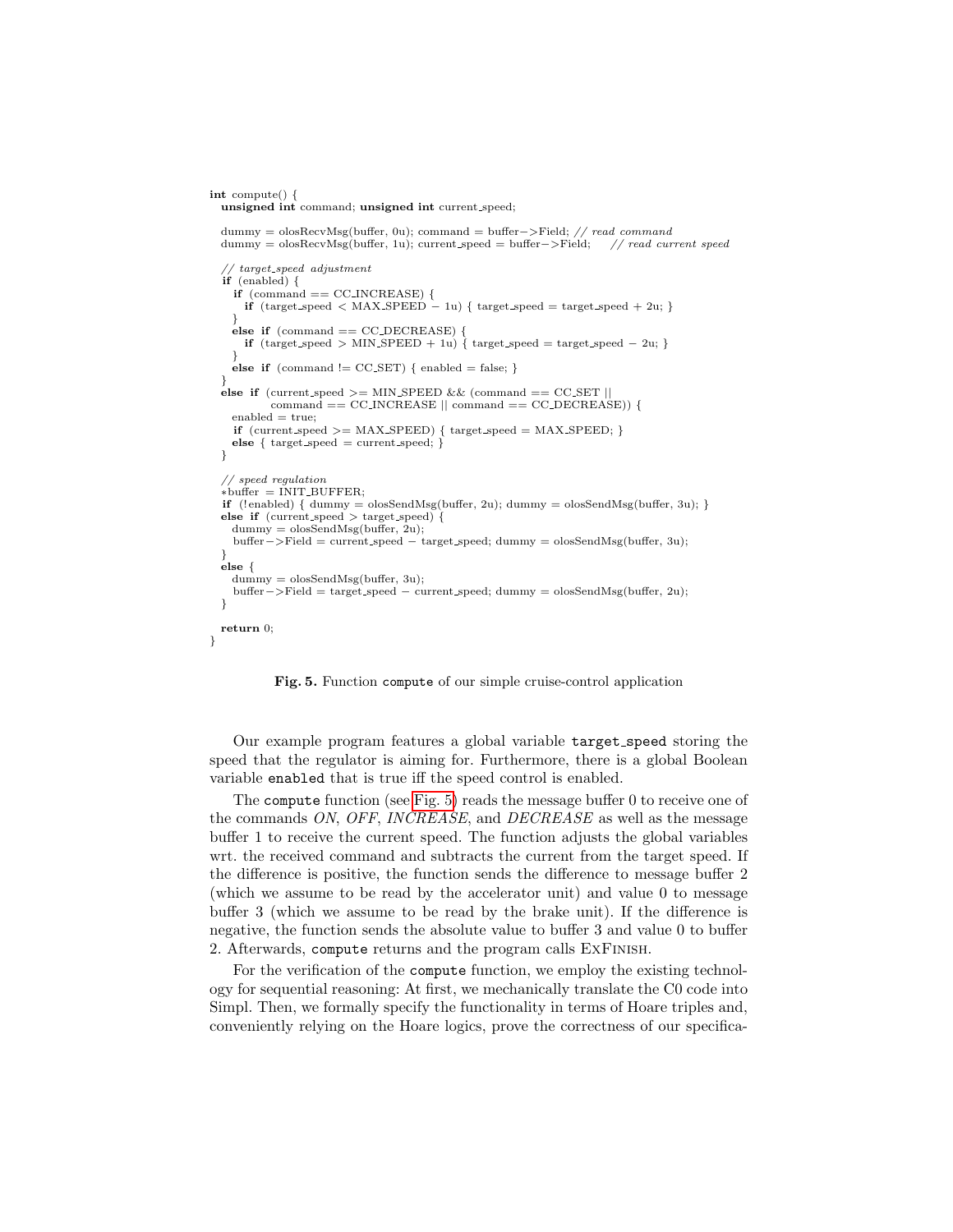tion. Obviously, the containing loop alters neither the application's variables nor the message buffers. Thus, our proven property holds for a complete computation phase (i. e., the loop body). Finally, we know from the property transfer theorem of Isabelle/Simpl that there is an equivalent property over the C0 semantics.

Using [Theorem 3,](#page-12-1) we can then infer that the property can be translated down to assembly level. Furthermore, [Theorem 4](#page-13-3) allows us to infer properties about the whole ECU behavior by combining verification results from the applications running on the ECU. Recall that our example application relied on several assumptions: The message buffers 0 and 1 are assumed to stem from sensors, and the buffers 2 and 3 should be sent to other control units. Consequently, the static schedule should provide slots, where the messages received from the bus are stored into the buffers 0 and 1; moreover, the buffers 2 and 3 should be sent onto the bus. Furthermore, the applications sharing the same ECU as our example application, should not alter the buffers after receiving or before sending, respecively. In addition, we have assumed that the example application calls ExFinish before the slot end. Within the Hoare logic, we can prove that our compute function terminates. Thus, the only remaining issue is to find an upper bound for the worst-case execution time, which is easily done by static analysis [\[16\]](#page-16-15). Eventually, we can then argue that the values computed by our example application are indeed sent onto the bus several slots later.

#### <span id="page-15-0"></span>7 Conclusion

Based on existing technology for ordinary program verification, we formally proved the foundation of a pervasive verification approach for applications communicating with the operating system Olos. Additionally, we provided an application example illustrating that our approach can indeed be used in practice.

With our work, we respond to a long lasting grand challenge [\[3\]](#page-16-2). Despite many recent achievements in operating-systems verification [\[4\]](#page-16-3), we only know of a single project that attempted pervasive systems verification: Bevier *et. al* [\[17\]](#page-16-16) verified the correctness of KIT, a small assembly program that provides task isolation, device I/O, and single word message passing. Moreover, they ventured into the verification of applications but could not fully integrate their results. We can only refer to their work as groundbreaking because of KIT's simplicity.

Though even our computer system is simple, it is practically usable and the developed verification technique as well as the overall proof architecture may be reused for real computer systems. We implemented Olos as well as our example application in a C variant and employed a verified compiler for the mechanic translation into executable code. Thus, we are able to verify programs on the source code level—conveniently in a Hoare logic using the verification environment Isabelle/Simpl—and can then transfer the proven properties down to the assembly level (or even further [\[9\]](#page-16-8)), e. g., to combine it with properties of the operating system or peripheral devices.

Integrating different layers of abstraction into a coherent theory is an important prerequisite for efficient reasoning. The verification engineer can then